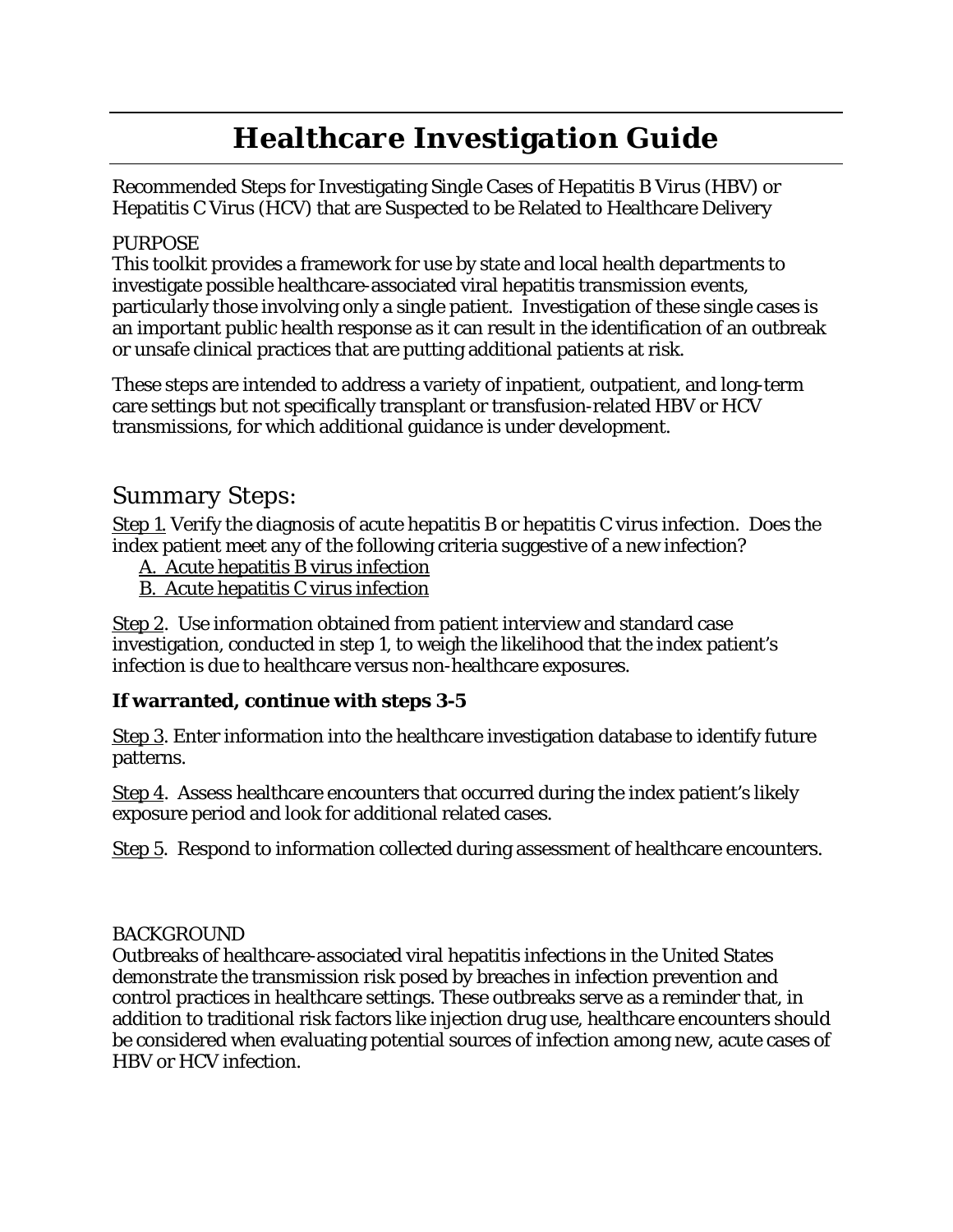The investigative steps described in this toolkit are not rigid or linear; some steps may need to occur simultaneously or in a sequence that varies during the course of an investigation. For example, several steps may have already been performed by health departments during their routine evaluation of reports of acute hepatitis infection. Further, evidence of a more widespread problem (e.g., additional cases) may emerge requiring urgent action (e.g., patient notification). Many of the steps described below rely on review of viral hepatitis surveillance data and chronic viral hepatitis disease registries maintained by the health department, which may vary based upon state or locality. Surveillance data, in addition to review of complaints captured by regulatory authorities (e.g., state survey agencies, medical and nursing boards) and information captured in the healthcare investigation database described in the algorithm, can serve as a helpful tool for prioritizing investigation steps and identifying infections potentially associated with specific healthcare providers, facilities, and/or other patients.

Ultimately, each investigation is unique and may require careful planning and periodic reassessments to determine the appropriate actions that should be taken with consideration to personnel, resources, or other competing priorities within the state or local health department. CDC is always available for consultation.

## Detailed Steps:

<span id="page-1-0"></span>Step 1. Verify the diagnosis of acute hepatitis B or hepatitis C virus infection. This should be accomplished through medical record review and interview of both the physician who made the diagnosis and the index patient using a standardized form  $\Box$  [PDF - 6 pages].

This form evaluates exposures occurring in a defined time period prior to symptom onset. However, the majority of acute HBV and HCV infections are asymptomatic. The time periods for data collection should correspond to the time between exposure and the time in which symptoms or positive serologic laboratory markers for disease may appear. Typically this is:

- Acute HBV infection: 6 weeks to 6 months
- Acute HCV infection: 2 weeks to 6 months

In certain instances, this time period may need to be extended. For example, in the case of a documented seroconversion (e.g., anti-HCV negative to anti-HCV positive), the time period should include the 6 months prior to the most recent negative test result up until the time of the first positive test result.

### <span id="page-1-1"></span>**A. Acute hepatitis B virus infection:**

Presence of symptoms is a key factor in differentiating acute infections from chronic infections and should be assessed. Symptoms may include jaundice, dark urine, nausea, vomiting, abdominal pain, loss of appetite, fatigue, and joint pain. However, the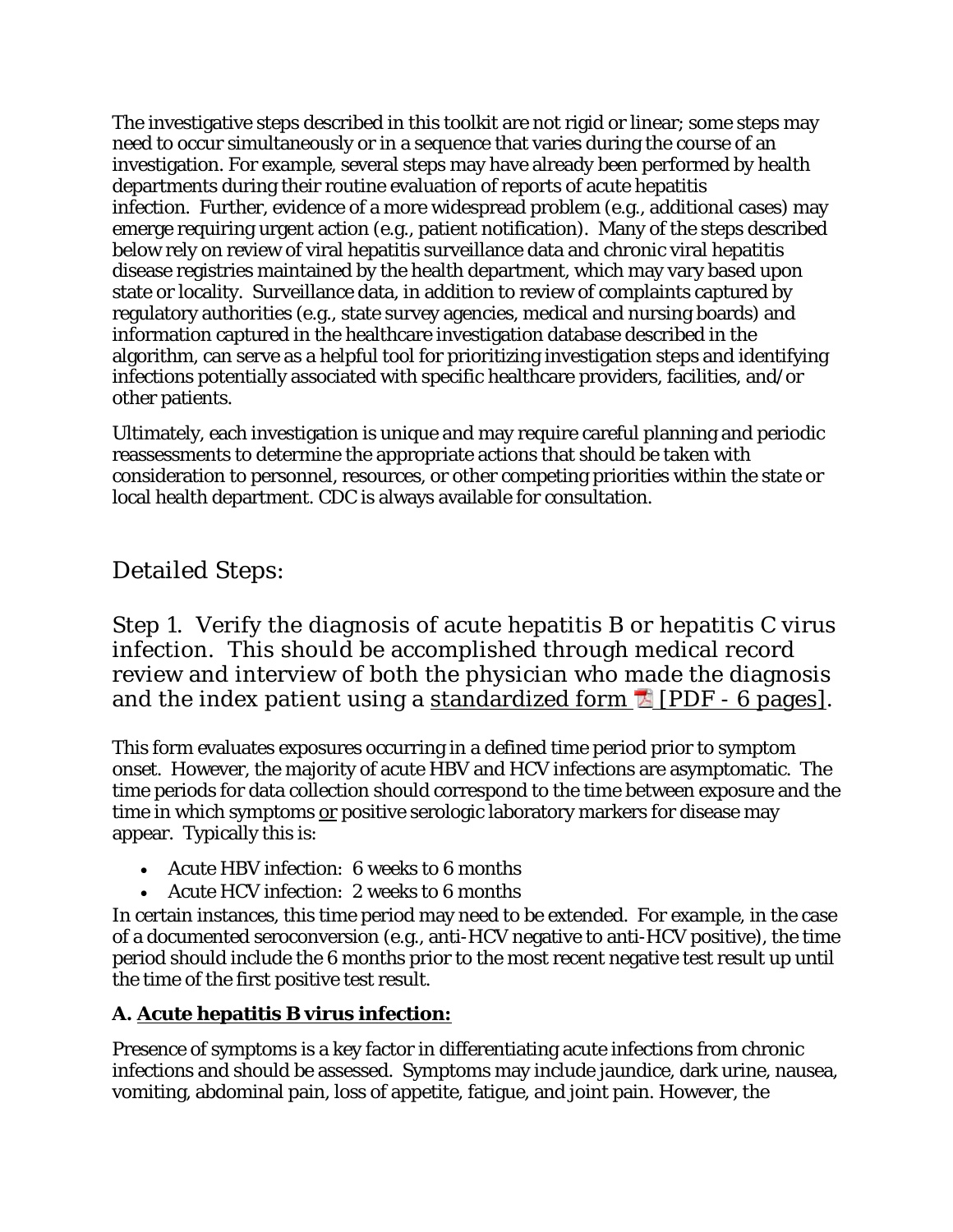majority of acute HBV infections are asymptomatic. To consider a case as acute, health departments should rely on medical history and information obtained from case investigation along with serologic findings with or without symptom onset.

Serologic markers indicating acute infection: positive hepatitis B surface antigen (HBsAg) **and** positive hepatitis B IgM core antibody (IgM anti-HBc).

### <span id="page-2-0"></span>**B. Acute hepatitis C virus infection:**

There are no serologic markers to differentiate between acute and chronic hepatitis C infection. Presence of symptoms is a key factor in differentiating acute infections from chronic infections and should be assessed. Symptoms may include jaundice, dark urine, nausea, vomiting, abdominal pain, loss of appetite, fatigue, and joint pain. However, the majority of acute HCV infections are asymptomatic. Therefore, health departments should also consider medical history and information obtained from case investigation along with a new finding of hepatitis C antibody or RNA positivity in a person not previously known positive (whether or not symptoms or ALT elevation are present).

### <span id="page-2-1"></span>Step 2. Use information obtained from Step 1 to assess overall exposure history and weigh the likelihood that infection is due to healthcare versus non-healthcare exposures.

For example, a remote history of an STD, incarceration, or injection drug use would not necessarily outweigh a healthcare encounter occurring during the likely exposure period. If behavioral or household exposures are identified and determined to be likely modes of transmission, then investigation of healthcare encounters (steps 4 and 5) may not be warranted.

Examples that are concerning for healthcare transmission and deserve thorough investigation include diagnosis of acute hepatitis B or C (or documented seroconversion) occurring in a cancer, hemodialysis or transplant patient, long-term care resident, a child in the absence of infected household members, or routine blood donor.

### <span id="page-2-2"></span>Step 3. Enter data into healthcare investigation database to identify future patterns.

Whether or not investigation of healthcare encounters is pursued, health departments should consider entering relevant information into an electronic database in the event that additional cases with matching encounters are reported in the future. At a minimum, the database should capture the following information:

- name of the healthcare facility and/or providers
- date investigation initiated
- disease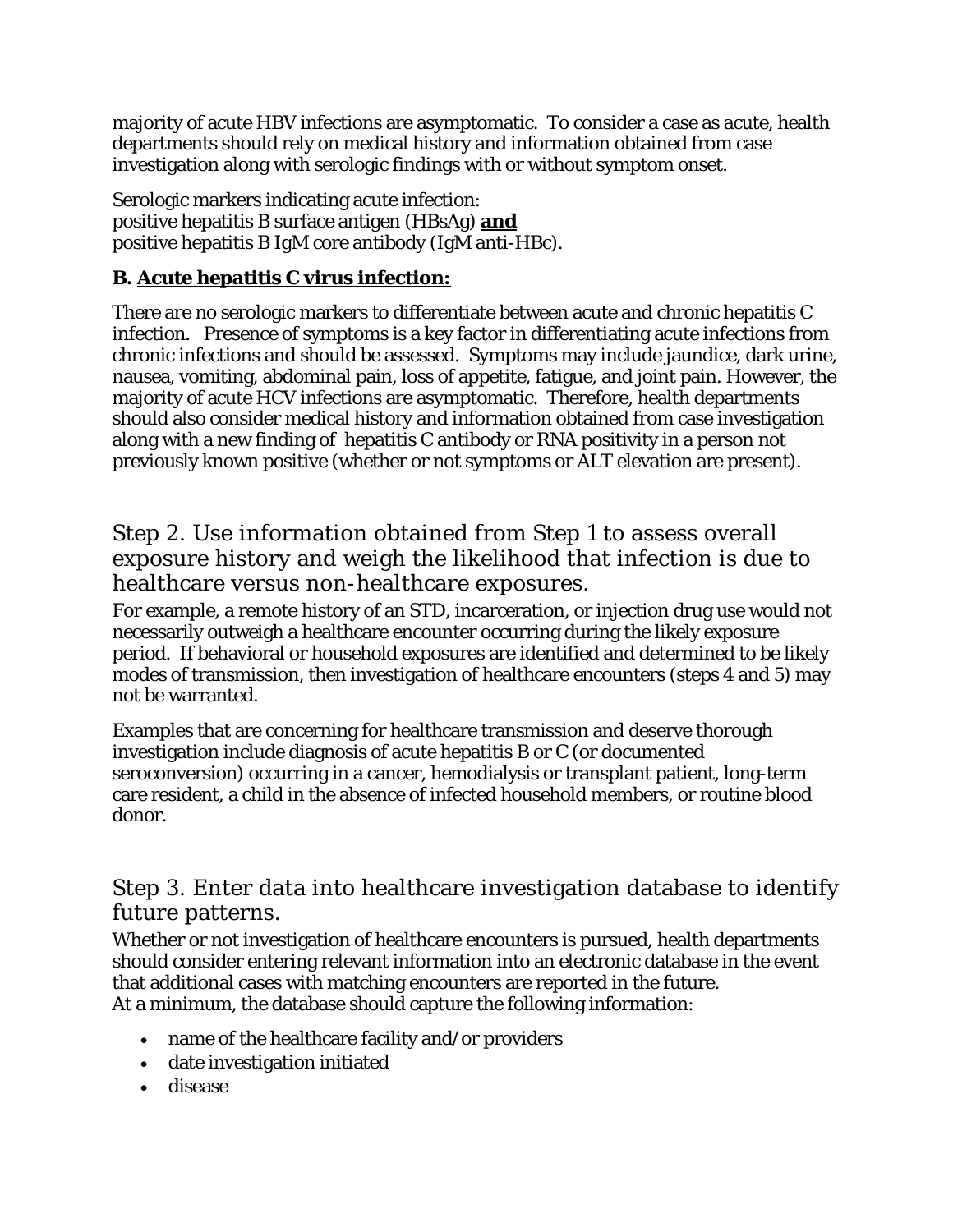- county
- lead investigator
- identity of case being investigated
- status of the investigation

<span id="page-3-0"></span>Step 4. Assess healthcare encounters that occurred during the index patient's likely exposure period and look for additional related cases.

A. Generate a chronologic listing of all healthcare encounters during the index patient's likely exposure period.

B. Determine the nature and types of procedures performed during each healthcare encounter, especially those involving percutaneous exposures (e.g., injections, infusions, skin puncture with a needle/lancet)

C. Review healthcare investigation database (see item 3) and regulatory/medical board reports/complaints to determine if the healthcare facility and/or providers have been under investigation. Enter the facility/provider(s) into the healthcare investigation database (step 3)

D. Contact the healthcare facility to inform them of the investigation and determine if they were aware of the current case(s) under investigation or any additional infections.

E. Evaluate the healthcare facility

- 1. **Steps to follow if a single healthcare encounter is identified:**  a. **Conduct a site visit at the facility.** 
	- i. **Gather general information about the types of services/procedures provided by the facility.**
	- ii. **Review facility records for the index patient.**  Information to assess includes whether patient was previously known to be infected, how many visits occurred during the exposure period, procedures performed during visits including healthcare personnel involved in care, equipment used, medications administered, room(s) where procedure(s) were performed.
	- iii. **Review infection prevention and control practices at the facility.**

Observe the same procedures as those performed on the index patient, ideally by the same healthcare personnel. Focus on medication handling and equipment that is used for more than one patient [\(see infection prevention and control check](http://wwwdev.cdc.gov/hepatitis/Outbreaks/HealthcareInvestigateCheckList.htm)[list\)](http://wwwdev.cdc.gov/hepatitis/Outbreaks/HealthcareInvestigateCheckList.htm). Evaluation of infection prevention and control practices should also assess the potential for facility staff to be the source of infection (e.g., through diversion of narcotics, sexual abuse of residents).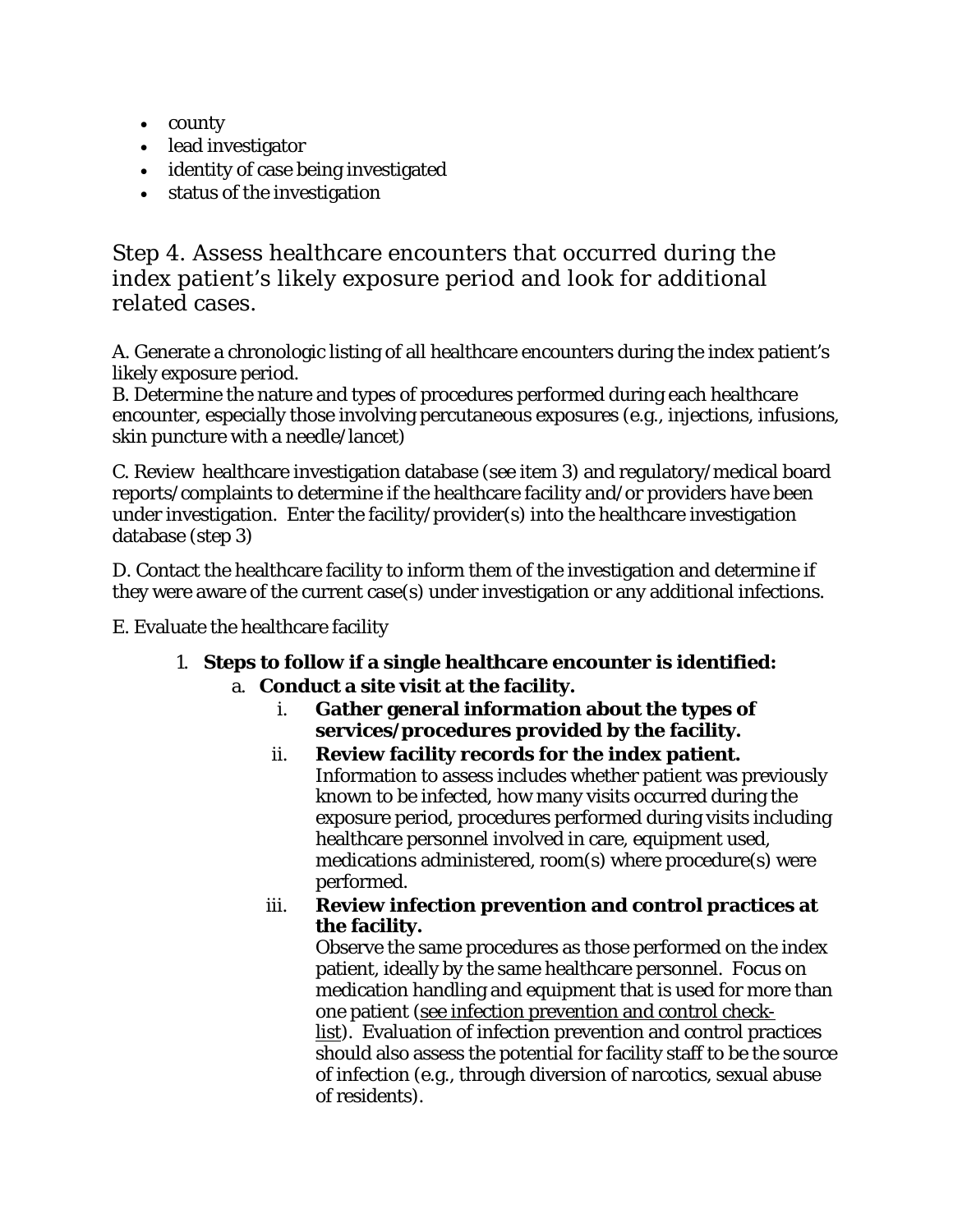If actual procedures are not being performed during the site visit, consider having healthcare personnel perform mock procedures so typical practices can be observed and assessed.

### b. **Obtain patient list**.

Obtain a list of patients seen on the same day and an appropriate time period before and after the index patient to develop a chronologic listing of patients who may represent additional cases or sources of infection for the index patient.

The appropriate time period before and after the index patient visit is typically 1-2 days, but the cohort selected will depend on a number of factors including number of visits the index patient had at the facility, the volume of patients seen at the facility, the types of procedures being performed, and the infection prevention practices observed during the site visit. For example, if the facility was a hospital, the list might only include patients from the relevant unit or patients who overlapped in the same operating room.

#### c. **Use appropriate methods to identify additional cases**  Cross-match patient list obtained from the facility with acute and chronic disease registries or hepatitis laboratory reports to identify additional cases and/or potential sources for the index patient's infection.

If the index patient's exposure was recent, cross-match might not be efficient as infected patients may not have been reported and entered into the system. Also, disease registries may be incomplete. In this circumstance, targeted testing of patients to identify additional cases may be preferable. CDC is available for assistance or consultation on best practices for conducting patient screening.

#### 2. **If multiple healthcare encounters are identified, health departments should prioritize the investigation of encounters based on the following:**

- information obtained on the facilities/providers from review of their healthcare investigation database (step 3) and regulatory/medical board complaints
- types of procedures the facility performed on the index patient (prioritize those involving percutaneous exposures e.g., injections, infusions, skin puncture with a needle/lancet)
- timing of procedures the facility performed on the index patient in relation to symptom onset within the likely exposure period (see step 1 – Verify the diagnosis)
- settings and procedures where outbreaks have been [previously documented \[PDF](http://www.annals.org/content/150/1/33.full.pdf+html)   $-8$  pages]  $\mathbb{R}$ [.](http://www.annals.org/content/150/1/33.full.pdf+html)

If a complete investigation (e.g., site visit, cross-matching patient lists) of all healthcare encounters is not possible, then health departments should, at a minimum, consider the following for each of the healthcare facilities identified: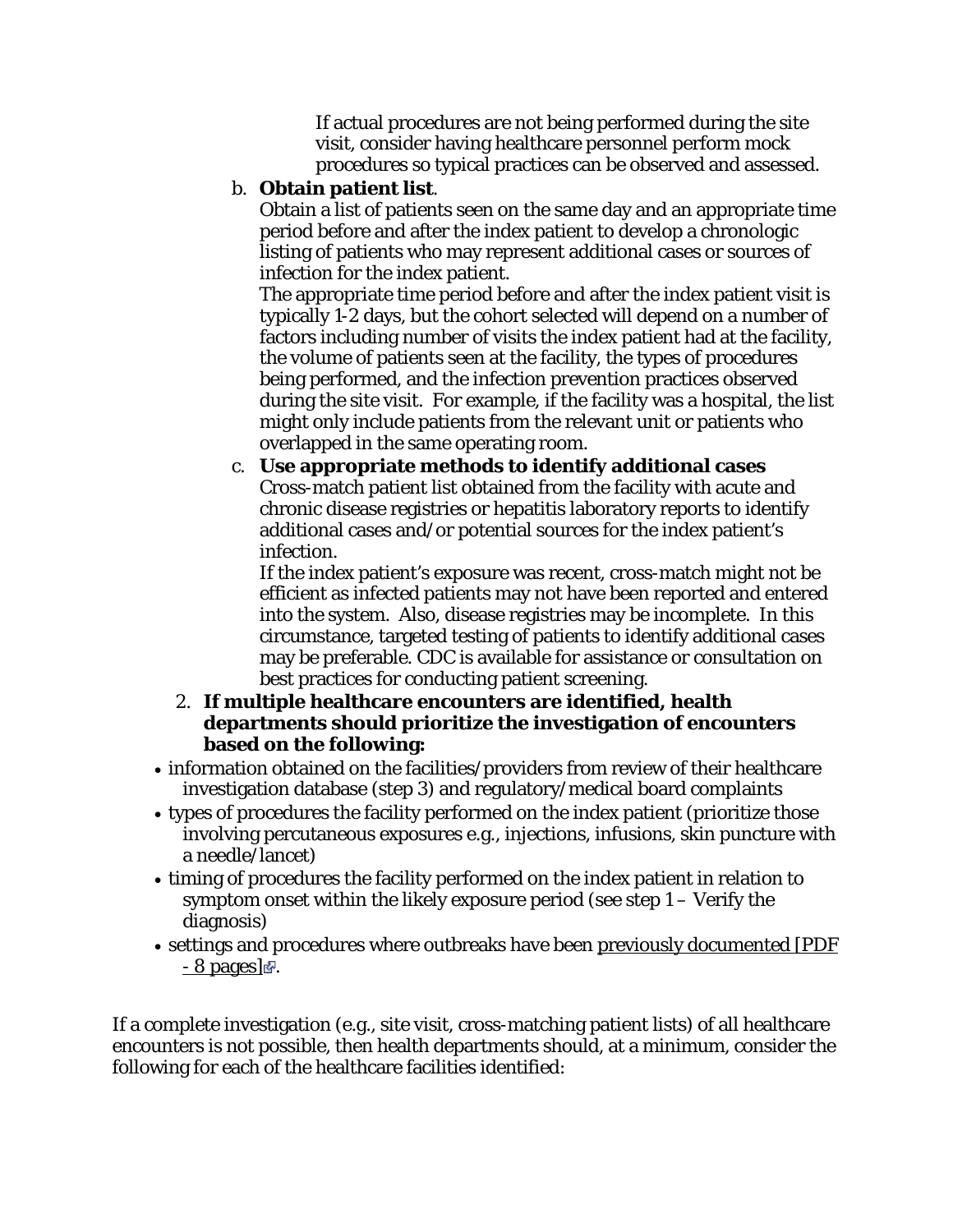- a. Send a follow-up letter to all healthcare facilities and/or providers identified during the investigation to remind them that this is an opportunity to review their infection prevention practices. A letter based upon one used by the New York State Department of Health has been [provided as one](http://wwwdev.cdc.gov/hepatitis/Outbreaks/Docs/HepatitisInvestigationLetterToFacilities.docx)  example  $\blacksquare$  [DOC - 2 pages].
- b. Continue to monitor state/local health department surveillance data for the next several months to ensure no additional cases are identified/reported which are linked to any of the facilities/providers in question.

### <span id="page-5-0"></span>Step 5. Responding to information identified during assessment of healthcare encounters

**A. Site visit identifies major breaches in infection prevention and control that are high-risk for bloodborne pathogen transmission** (e.g., syringe reuse from patient to patient or to reenter medication vials used for more than one patient). Health departments can consult these resources [\(Annals.org resource \[PDF - 8 pages\]](http://www.annals.org/content/150/1/33.full.pdf+html)  $\mathbb{F}$ . [CDC.gov resource\)](http://www.cdc.gov/HAI/surveillance/steps_for_eval_IC_breach.html) for information on high-risk breaches.

- 1. Facility should be immediately advised to stop unsafe practices.
- 2. A patient notification recommending bloodborne pathogen testing should be conducted.

The scope of the patient notification will depend largely on how long the unsafe practice had been occurring in the facility. CDC is available for consultation on best practices for conducting a patient notification.

3. The facility/provider(s) should be reported to the appropriate regulatory authority (e.g., medical or state licensing board).

#### **B. If the site visit does not identify major breaches in infection prevention and control, then results obtained from case finding, cross-matching, and record review to identify potential sources should guide next steps.**

### 1. **Additional cases are identified**

- a. Evaluate cases' temporal and geographic overlap in the healthcare facility and use of shared medications and/or equipment as well as common exposures unrelated to healthcare.
- b. Pursue additional case finding through targeted notification and testing of patients. The time frame of targeted notification and testing will depend on findings/possible mechanism of transmission identified during the site visit.
- c. Consider obtaining blood specimens to allow for genotyping or viral sequencing of cases. However, depending on the mechanisms of transmission, viruses from cases may not be related to each other, despite transmission occurring in the facility. For example, there may be more than one source patient for the identified cases. In addition, source patients may not be identified for all cases. We recommend that these and other limitations be discussed with CDC before pursuing laboratory testing in this context.